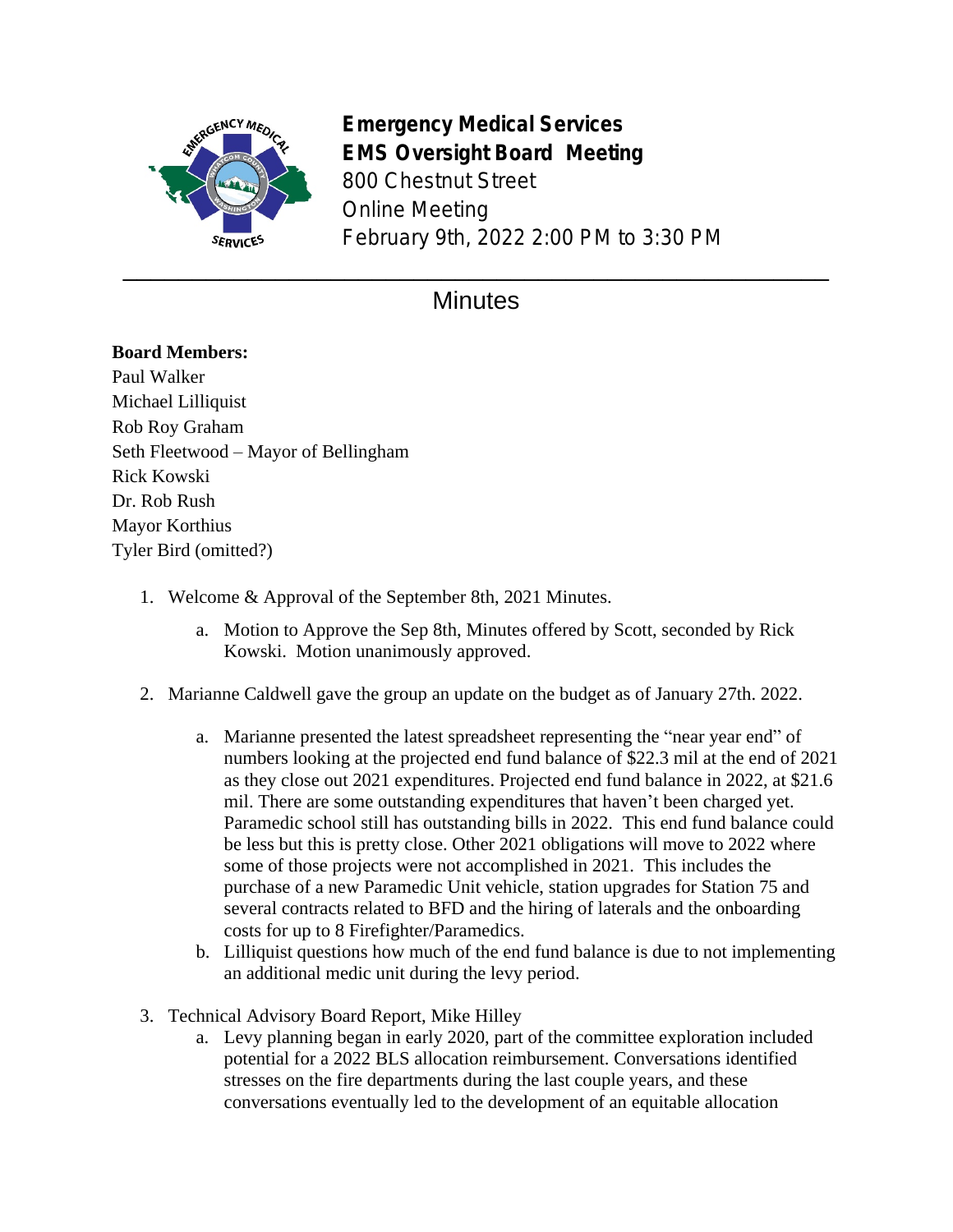formula for BLS allocation. The largest increase of BLS call volume increased from 2020-2021. The finance committee sent a favorable recommendation to consider this formula.

- b. Rob Roy Graham (?) speaks about the effects he has seen due to increased BLS call volume, in relation to the department he works at. Discussion ensues about the increasing lack of volunteers to staff stations. Lynden Mayor Korthius agrees that BLS is a more difficult situation to address in rural areas of the county, and questions how money will be spent in the future to address these concerns. Satpal concludes that this is not a one-time issue, it is systemic and will continue in the future.
- c. Rick mentions that the funds are part of a decapitated timeline, and the board should focus on putting power-something in ambulances first??
- d. Michael questions what original timeline exists for the GEMT.
- e. Mike explains that the motion sent from the TAB, for the EOB to consider is a \$5 million BLS allocation. In addition, Mike speaks about the hesitation for revenue projections. (45 mins).
- f. Walker conveys the importance of creating a sustainable path for BLS allocation, and the closeness of the last levy when it came to the voting. He also questions how the State Bill 1310 has influenced the increase in BLS calls. Korthius also speaks about what a sustainable budget would look like for the future.
- g. Satpal explains that the important focus should be on the future of BLS allocation, compared to the one time \$5 million. Increasing the levy is not the answer, there are other ways too.
- h. Rick Kowski makes a motion for the board to fund the \$5 million for BLS support, and to fund the Stryker Power Load for the districts who have not installed it and for reimbursement for districts who have installed it. Rob Roy Graham seconds the motion, and someone else does too…
	- i. *Discussion*: Satpal recommends that the board takes 30 days to review the information, come up with a plan for how to sustain the budget in the future, who will get the money, and reconvene for another meetings.
	- ii. Lilliquist asks for clarification around the meaning of the motion, specifically relating to the power load system. Kowski explains the importance of the power load system, and Rush agrees with Kowski on the importance of this system. Scott asks about the power load system cost, which is around \$25,000 per unit, for 56 units. Mike recommends having the Stryker Load System as a separate motion, in order to move forward with that piece.
	- iii. Mayor Korthius asks Mayor Fleetwood how he plans to spend the BLS allocation funds, due to the city of Bellingham receiving more funds based on the BLS allocation formula. Bill responds for Mayor Fleetwood, explaining the cost that covid-19 has taken on maintaining personnel, and increasing fuel prices. Mayor Korthius asks about the district's predetermined plans for the funding. District 1 Chief responds about his district's plan for the funding. He speaks on behalf of the county chief's, when he says that there should be some BLS funding included in the next levy, but they understand the main focus of the levy should be on ALS. He